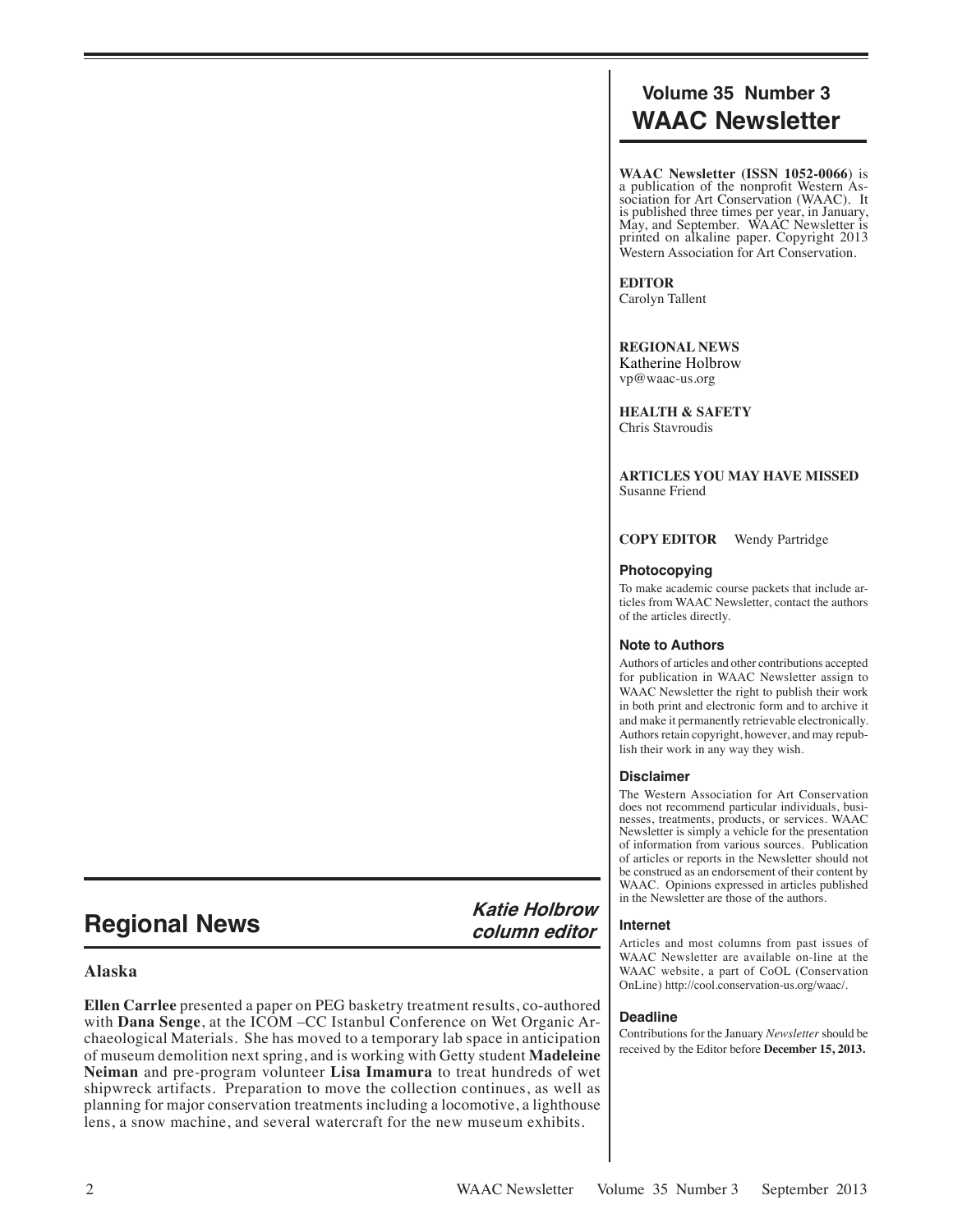# **Western Association for Art Conservation** | Regional News, continued

**The Western Association for Art Conservation** (formerly, the Western Association of Art Conservators), also known as **WAAC**, was founded in 1974 to bring together conservators practicing in the western United States to exchange ideas, information, and regional news, and to discuss national and international matters of common interest.

**PRESIDENT** Nicholas Dorman

### **VICE PRESIDENT** Katherine Holbrow

# **SECRETARY**

General Information New Memberships Publication Orders Claire Gerhard

# **TREASURER**

Payments Chris Stavroudis

#### **MEMBERSHIP SECRETARY**

Change of Address Chris Stavroudis membership@waac-us.org

### **MEMBERS AT LARGE**

 Sean Charette Susanne Friend Elizabeth Homberger Pamela B. Skiles

# **WEB EDITOR**

Walter Henry

#### **PUBLICATIONS FULFILLMENTS** Donna Williams

Individual Membership in WAAC costs \$40 per year (\$45 Canada, \$50 overseas) and entitles the member to receive the WAAC Newsletter and the annual Membership Directory, attend the Annual Meeting, vote in elections, and stand for office. Institutional Membership costs \$45 per year (\$50 Canada, \$55 overseas) and entitles the institution to receive the WAAC Newsletter and Membership Directory. For membership or subscription, contact

**Scott Carrlee** has been working with two conservation interns at the Klondike Gold Rush National Historic Park in Skagway. Intern **Kelly McCauley** just completed her 1st year at the Winterthur Delaware conservation program and **Nicole Peters** will be entering the Buffalo conservation program this fall. This is the second summer of work on a 3 year project to prepare hundreds of objects for reinstallation in the Soapy Smith's Parlor Museum.

**Monica Shah** has been treating and mount-making for a new exhibit, *Dena'inaq' Huch'ulyeshi: The Dena'ina Way of Living*, the first major exhibition about the Alaska Native people who first inhabited the area around Anchorage and Cook Inlet. The fish trap conserved by Getty student Madeleine Neiman was finished and mounted for exhibition. In addition, Monica has been mounting clothing – including modern and older bear gut parkas, feather headdresses, and quill decorated gloves – which are some of the more unique items in the exhibit.

*Regional Reporter:* Ellen Carrlee

# **Arizona**

**Chris Del Re**, former senior conservator at the Milwaukee Public Museum, has recently relocated to Scottsdale, AZ. She is available to do on-site contract work for objects, surveys, preservation planning, and grant writing.

After organizing a successful 2013 Angels Project for Costume Society of America in June, Textile/Costume Conservator **Martha Winslow Grimm** is back examining and treating everything from flags, Buddhist scrolls to major league historic baseball jerseys. What a great way to spend summer.

**Brynn Bender** and **Dana Senge** at the National Park Service conservation lab worked with conservators Martha Winslow Grimm, **Theresa Voellinge**r, **Mark Andersson,** and **Paulette Reading** to acquire condition surveys for the textile and paper collections of Little Bighorn Battlefield National Monument.

Dana traveled to Palo Alto Battlefield National Historic Park in Texas and Timpanogos Cave National Monument in Utah to survey collections. These visits provided insight into the museum collections in small parks in the West and exposure to natural resource conservation- including a evening up close and personal with bats at Timpanogos Cave! Back in the lab Dana has enjoyed treating decorative silver lamps from Scotty's Castle at Death Valley National Park.

**Maggie Kipling** assisted with final packing of fragile artifacts at Mesa Verde National Park. The trip was just in time for the grand opening of their new Visitor and Research Center, a LEED facility that also houses over 3 million objects.

**Audrey Harrison** surveyed and rehoused the basketry collection of Casa Grande Ruins National Monument. Interns **Bailey Kinsky** and **Paige Hoskins** are working on quillwork repairs for a remarkable collection of pipe bags from Grand Teton National Park.

**Nancy Odegaard** and **Teresa Moreno** have supervised the completion of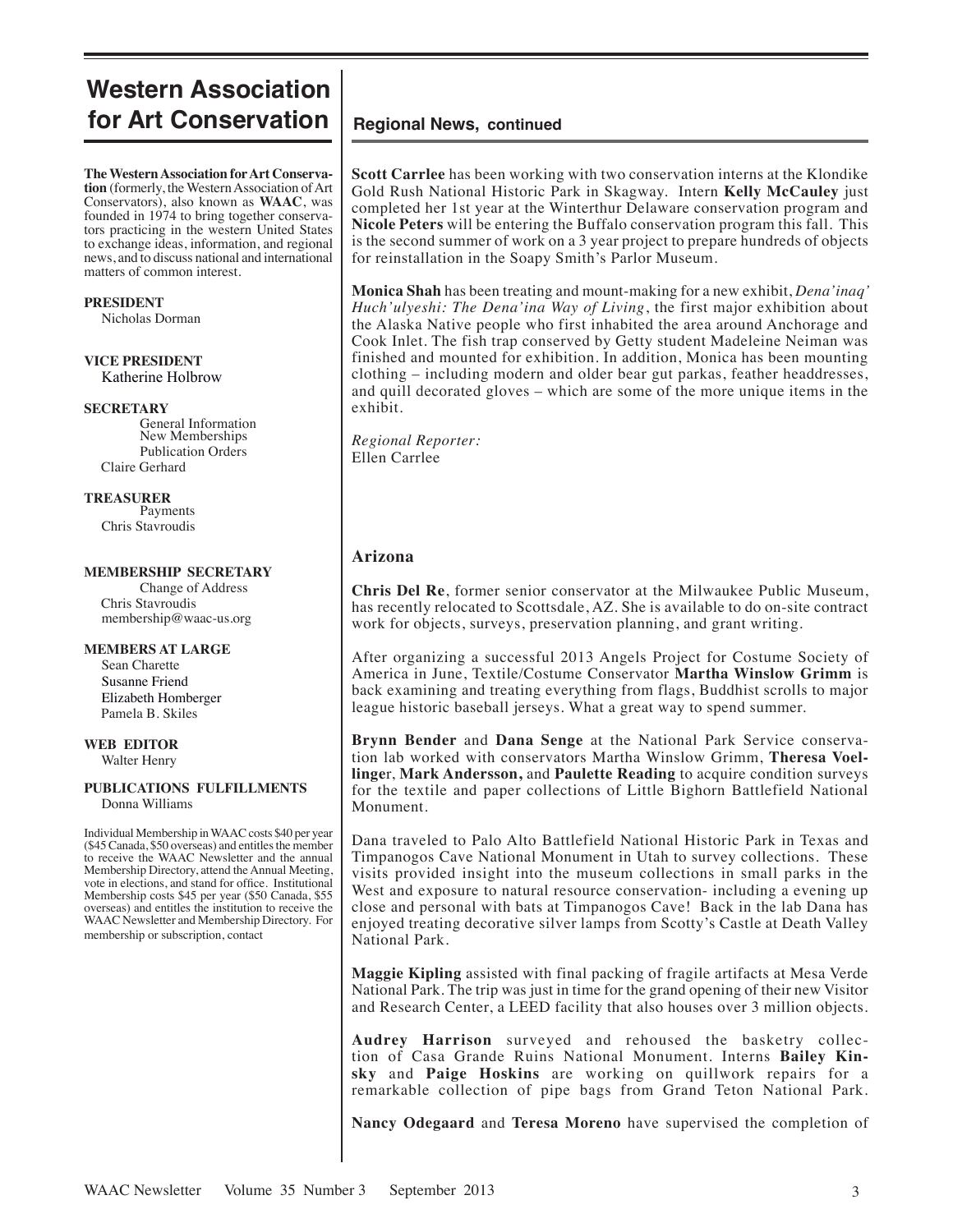construction-renovation for the new climate-controlled Arizona State Museum Basketry Vault and the completion of insulated window panels and glass repair for the entire first floor of the museum.

Nancy and **Marilen Pool** have developed a treatment strategy for pine pitched baskets and Marilen continues to lead the condition survey process that has included over 4000 entries.

Nancy and **Landis Smith** presented at the Association of Tribal Archives, Museums and Libraries (ATALM) meetings on the expanded role of conservators in tribal museums. Nancy is working with the Table Mountain Rancheria staff on their basketry collection and lectured at the UA archaeology field school on conservation in the field.

**Gina Watkinson** has created a clever photo documentation stand and efficient protocol for documenting the basketry collection. Nancy, **Martina Dawley, Jae Anderson, Werner Zimmt,** and **Joy Farley** presented results of the arsenic removal research project at ATALM.

The ASM lab welcomes **Crista Pack** as the new Kress Fellow, **Madeleine Neiman** (UCLA/Getty) as a third year advanced conservation intern, **Katie Belton** as a pre-program intern, and **Stephanie Watson** as a visiting chemist from Scotland.

*Regional Reporter:* Brynn Bender

# **Hawaii**

No news reported

*Regional Reporter:*  D. Thor Minnick

# **Los Angeles**

LACMA paintings conservation head **Joe Fronek** is continuing his research with conservation scientist **Charlotte Eng** and paintings conservator **Elma O'Donoghue** on the technical examination of paintings for the updated catalog of gifts of the Ahmanson Foundation.

**Elma O'Donoghue** presented a talk on the materials and techniques of Mexican colonial paintings at the annual WAAC meeting in Seattle.

In September **Morgan Hayes** graduated from the Winterthur/University of Delaware training program and began a Mellon Fellowship in paintings conservation at LACMA.

**Natasha Cochran** will be traveling to NYC in September to oversee deinstallation of the final exhibition of "Ken Price: A Retrospective" at the Metropolitan Museum of Art.

**Lily Doan** recently traveled to Tokyo for deinstallation of the traveling exhibition *California Design.* After returning, she joined the LACMA Watts Towers Conservation team for a brief period to help kick-start this summer's educational program, where conservators are mentoring high school graduates from the Watts community.

**Siska Genbrugge** presented a paper titled "Lost Line: Documenting Contemporary Art at LACMA" for the conference Performing Documentation in the Conservation of Contemporary Art in Lisbon, Portugal in June. She is currently focusing on organizing and establishing protocol for preserving the time based media collection at LACMA.

**Silviu Boariu** carried out an extensive treatment on silver shrine doors from India which are a recent addition to LACMA's permanent collection.

The Objects lab welcomed three summer interns, **Marije Meddeler**, **Breana Latty,** and **Jacklyn Chi**, who all worked on various interesting treatments ranging from outdoor sculpture to glass and wooden artwork.

Last August, **Laura Maccarelli** joined the conservation research section at LACMA for a 6 month internship. Laura recently graduated from the University of Bologna where she studied science for cultural heritage. She will be working with Post-Doctoral Mellon Fellow **Diana Rambaldi** on developing new methods for identifying natural and synthetic dyes.

**Rosa Lowinger & Associates** has recently been awarded the contract to serve as the consultant for public art conservation for the cities of West Hollywood and Inglewood, CA. Recently named a Fellow of the AIC, RLA Principal Rosa Lowinger is curating an exhibit at the Coral Gables Museum in Florida. Titled *Concrete Paradise: Miami Marine Stadium*, the exhibit chronicles the history of an iconic 1963 modernist building by Cuban architect Hilario Candela and the nationwide efforts to halt its demolition by neglect.

RLA Operations Director **Alison Tisue** has been named a Professional Associate of AIC.

**Yadin Larochette** has just completed lining a large (14 by 18 feet)  $16<sup>th</sup>$ -century tapestry with **Sarah Gates** at the Fine Arts Museums of San Francisco, and they are about to line another (see San Francisco section of the Regional News for more details on this). Between lining projects, she attended ICOM in Rio de Janeiro, and traveled to several other Latin American countries, visiting conservators and other museum professionals as part of an effort to help Tru Vue establish connections and share information about their glazing products.

Interspersed among temporary exhibits and collections projects at the Natural History Museum, **Tania Collas** is reconstructing a very large sea urchin specimen from the northwest coast. She is also resuming work on main-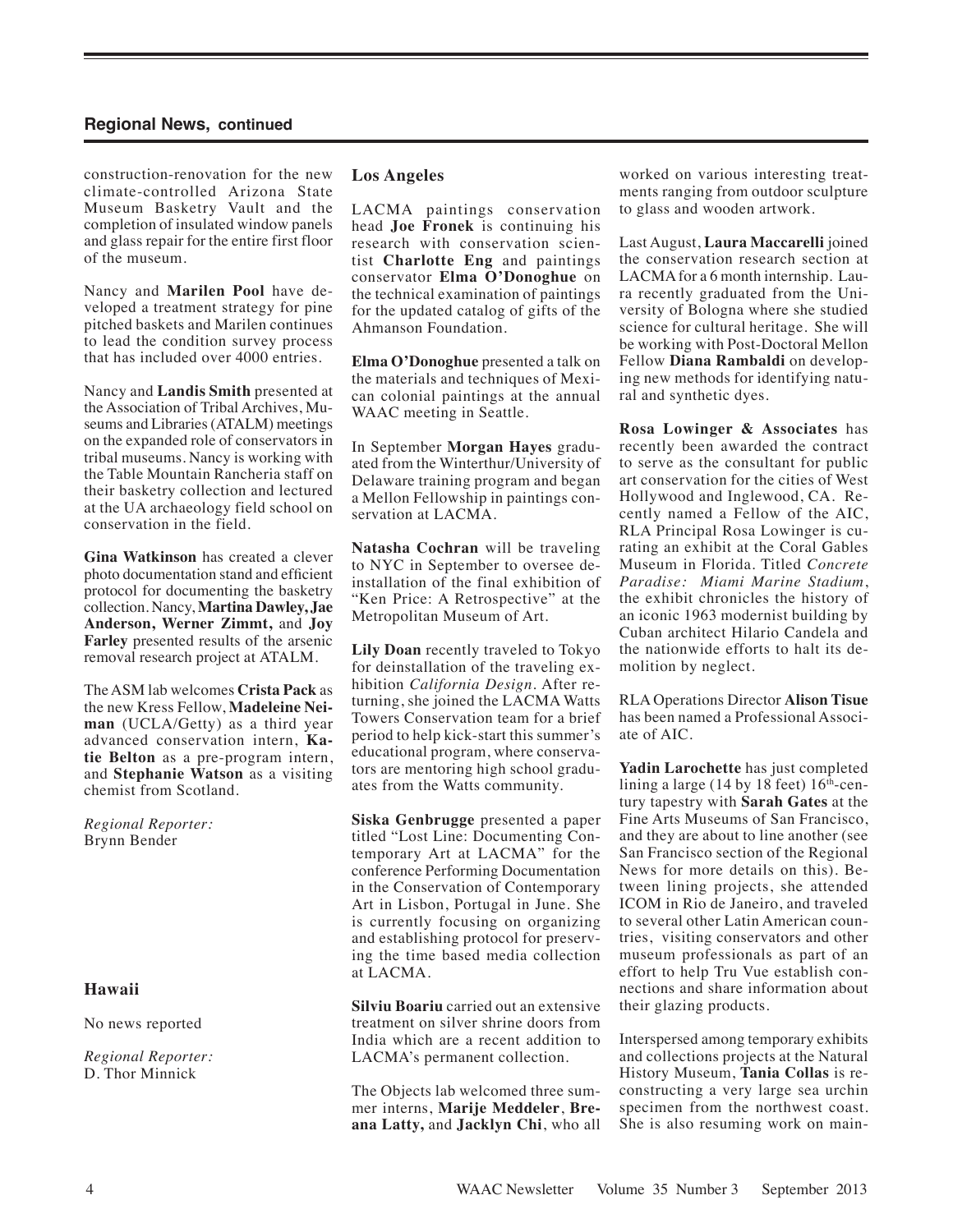taining an oxygen-free display case for a geological sediment core specimen in the Natural History Museum's *Age of Mammals* exhibit.

*Liz Homberger* is excited to announce that she is devoting herself full time to her private practice in objects conservation in Los Angeles. She is experienced in materials of all kinds and welcomes new projects..

**Donna Williams** has recently restored Los Angeles artist Chris Burden's very large installation work *A Tale of Two Cities*, which belongs to the Orange County Museum, in preparation for its inclusion in the New Museum's survey of Burden's work in New York City.

The first step in the process involved demonstrating that the 32 year old piece could be effectively restored after decades of deterioration of the work's cardboard substrate which, when installed, is covered with damp sand. The poor condition of the work had led the artist to contemplate exercising his contractual option to alter the work via the "nuclear option" - blowing up the installation as a final performance piece.

Over 5000 models and toys, many collected by the artist as a child, were fully restored, remounted on honeycomb aluminum panels, and packed into 16 custom-made crates. "I'm really pleased," Burden remarked, "that it has been brought back to life."

Along with **Tom Learner** (GCI), **Bronwyn Ormsby** (Tate), and **Richard Wolbers** (Winterthur/UofD), **Chris Stavroudis** was a co-instructor at the fourth CAPS (Cleaning Acrylic Paint Surfaces) sponsored by the GCI and hosted by the Smithsonian American Art Museum and **Tiarna Doherty**.

Chris also gave a 3-day MCP workshop at the INP (Institute National du Patrimoine) in Paris in July, covering aqueous cleaning techniques, Pemulen and emulsions. (Thanks to **Nathalie Palmade-Le Dantec** and **Emilie**  **Masse** of the INP, **Laetitia Desvois**, and **Anne Baxter**, who translated.)

On his way back to LA, Chris presented the full, week-long MCP workshop which was cosponsored by VCA (Virginia Conservation Associations), VMFA (Virginia Museum of Fine Arts), and FAIC, in Richmond, VA. (Thanks to **Carol Givens** and **Sheila Payaqui** for organizing and gathering the supplies for the workshop.)

In October, he presented a 3-day workshop for the conservators at the Guggenheim. (Thanks to **Carol Stringari**  and **Hillary Torrance**.) While in New York, he visited the studios of **Daria Keynan** and **Sandra Amann** / **Elizabeth Estabrook** chatting informally about new developments in cleaning systems.

Also, while in New York, he was able to attend the opening of *Chris Burden: Extreme Measures* at the New Museum with Donna Williams and drop in, unannounced, at the opening of a oneman show by one of his artist clients, surprising the heck out of the hyperrealist painter Davis Cone.

As part of the Research into Practice Initiative at GCI and in support of the CAPS (Cleaning Acrylic Paint Surfaces) workshops, the Getty Conservation Institute has released a series of nine short videos. The videos show topics such as calibrating pH and conductivity meters, measuring surface pH of paint surfaces, preparing pH adjust water, preparing a Pemulen emulsion and preparing microemulsions based on silicone solvents and mineral spirits.

The videos were produced by **Sean Charette** and Tom Learner, filmed by **Peter Kirby** of Media Art Services, and are presented by Chris Stavroudis. Links to the videos can be found at <http://www.getty.edu/conservation/ publications\_resources/teaching/ conserving\_modern.html>http://www. getty.edu/conservation/publications\_ resources/teaching/conserving\_modern.html

*Regional Reporter:* Virginia Rasmussen

# **New Mexico**

Conservation Solutions, Inc. (CSI) has been busy this summer on a wide range of projects across North America. Highlights include their role in providing conservation oversight for the West Block of Parliament façade restoration in Ottawa, Ontario, preparing the Atlantis Space Shuttle for display at the Kennedy Space Center in Florida, treatment of bronze features at the US Capitol, and conservation of four Alexander Stirling Calder statues from the I Miller Building in New York City.

CSI Senior Conservator **Joe Sembrat**  presented a paper on CSI's work on the Atlantis Space Shuttle at the 2013 Big Stuff conference in September in Ottawa, ON.

Senior Conservator **Justine Posluszny Bello** recently presented on the subject of "South Florida Fountain Conservation" at the NPS Fountain Fundamentals conference in Kansas City, MO, in July. She will also be leading a workshop as part of the Association for Preservation Technology International (APTI) conference in NYC on instrumental analysis of decorative finishes on modern metals.

CSI conducted a tour of the exterior masonry conservation work that is being performed on the Canadian West Block of Parliament as part of the Heritage Canada Foundation's 40th Anniversary Conference held at the Chateau Laurier in Ottawa in November.

*Regional Reporter:* Silvia Marinas-Feliner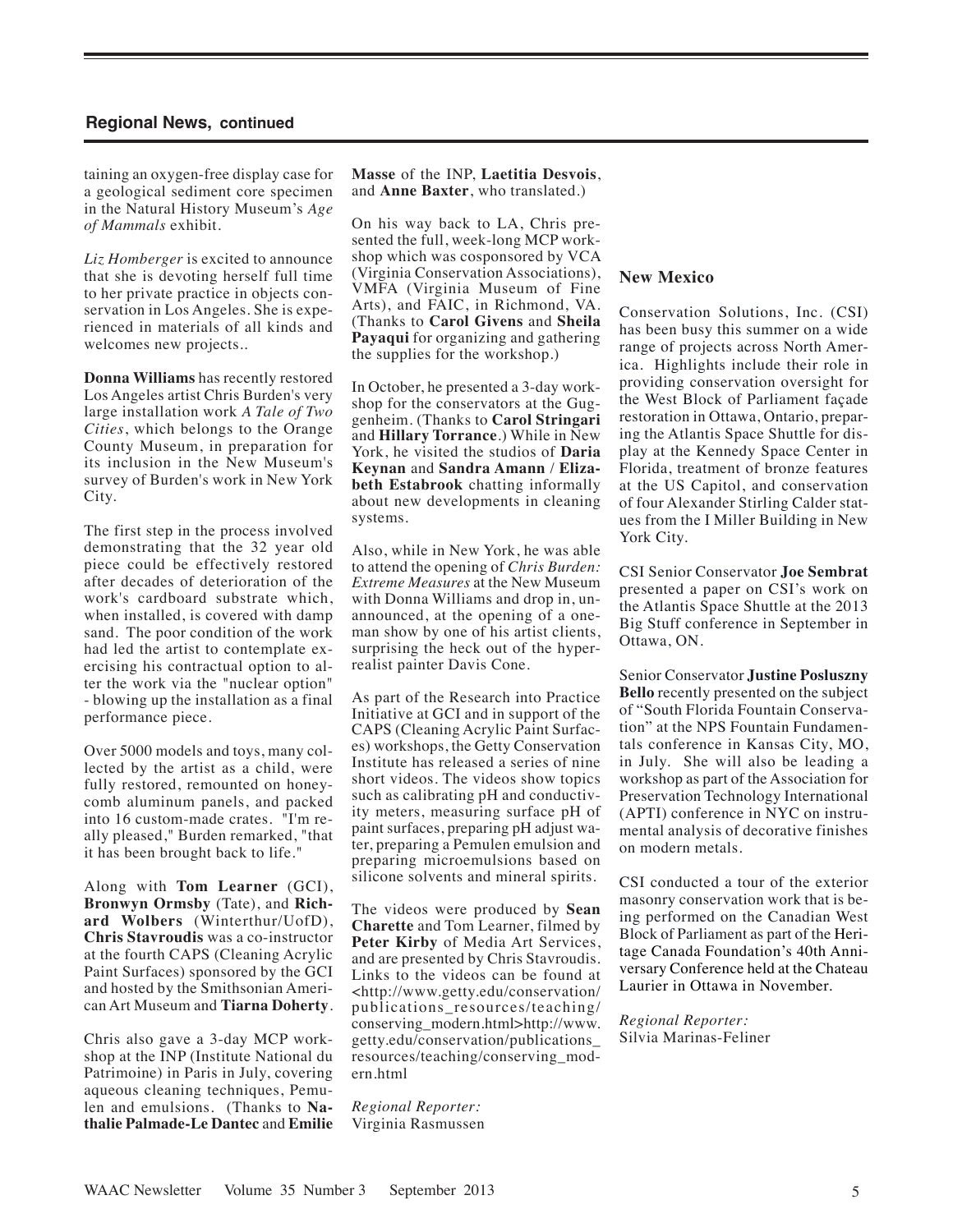# **Pacific Northwest**

In April and May **J.Claire Dean** carried out field work at two rock image sites in the Giant's Castle area of the Maloti-Drakensberg Park World Heritage Site, South Africa, as part of her on-going work with the Rock Art Research Institute, University of the Witwatersrand, Johannesburg.

In May Claire was part of a panel discussing the conservation of rock image sites as part of the International Federation of Rock Art Organization's convention which took place in Albuquerque. She is now back at the Hibulb Cultural Center, Tulalip, Washington, where over July and August she will be working with summer intern **Caitlin Mahony** (UCLA/Getty Conservation Program 3rd year student).

**Nancy Thorn** of Portland OR is a senior conservator on the *Salon de la Tremoille* Period Room project at the Legion of Honor in San Francisco. She and several other conservators are restoring the carved and gilded architectural elements. The reinstallation begins in November with final elements installed for the opening at the beginning of 2014. Nancy is traveling back to Portland every Friday to attend to her business and expects to be in S.F. through December of this year.

At Fine Art Conservation, **Rebecca Pavitt** remains immersed in the chemistry of iron, reducing agents, chelators, and antioxidants. She is now refining a system of treatment options which will be safe for paper that may contain iron, sharing ideas and information with **Ekaterina Pasnak** (paper conservator at the Kode Art Museum in Bergan, Norway) who is working on the same subject.

Rebecca is also putting the final touches on her revamped website under the able direction of the most patient web designer in the world, **April Kite**. These forays into chemistry and coding have been balanced by the pleasures of actual conservation treatment, working on eclectic mix of pastels, watercolors,

prints, drawings, textiles, and archival materials.

**Corine Landrieu** has been busy this Summer working along with **Tiffany Hedrick** of the Office of Arts and Cultural Affairs on *The Story of North Island,* an historic Haida totem pole. Next week she will be undertaking the annual conservation of *Skip to My Lou*  by Ursula Von Rydingsvard, on the Microsoft campus.

At the Seattle Art Museum, objects conservator **Liz Brown** is undertaking the customary intensive summer conservation program at the Olympic Sculpture Park, including orchestrating structural work on a Rickey mobile, taking X-radiographs of sculptures in the park, and replacing graffiti films on Teresita Fernandez' *Seattle Cloud Cover*, which spans the complete width of the BNSF rail tracks.

**Tami Lasseter-Clare** and her team from Portland State return to Seattle to undertake further research into degradation of coatings on outdoor sculpture, a project funded by the National Science Foundation.

Conservation technician **Tim Marsden**  is assisting at OSP and organizing the stripping and waxing of SAM's other major public work, Henry Moore's *Three Piece Sculpture: Vertebrae.* 

SAM's current intern, **Josh Summer**, is busy investigating a painted sculpture by Claes Oldenburg. **Marta Pinto-Llorca** recently accompanied one of the treasures of the Japanese collections, *Scenes from the Life of Gensei Shonin*, to Studio Sogendo in Alameda, where it will be treated thanks to a generous grant from the Sumitomo Foundation.

Chief conservator, **Nicholas Dorman**, has been very busy completing treatment of Jackson Pollock's *Sea Change*, assembling the schedule for the WAAC meeting in Seattle. He has also been a guest conservator at the J. Paul Getty Museum paintings conservation studio, where he is currently examining a painting by Bernardo Daddi. Everyone at SAM was delighted to welcome the WAAC membership to the 2013 meeting this September.

*Regional Reporter*: Corine Landrieu

#### **Rocky Mountain Region**

The conservation lab of The Buffalo Bill Center of the West is bustling with 7 interns this summer. **Benjamin Regel** is a British objects major in the University College London program. **Tania Desloge** is an American objects major in the University College London program. **Laura Villar** is a Spanish paper major who recently graduated from the conservation program in Madrid. **Tiia Yli-Kankahila** is a student in the Helsinki Metropolia Program in Applied Sciences.

Pre-program interns currently treating rare books, Plains Indian artifacts, and other collections include: **Allison Rabent**, **Joesphina Maldonado**, and **Stephanie Carrato**.

The theme for the 29th Annual Rocky Mountain Book and Paper Fair was "To Have and to Hold," which addressed the preservation of collections. Speakers included: **Barbara A. Johnson**, art objects conservator; **Karen Jones**, book and paper conservator; **Christopher W. Lane**, print, map, collections expert for the *Antiques Roadshow*; **Paulette Reading**, textile conservator; and **Camilla Von Vooren,** painting conservator.

The fair was hosted by the Rocky Mountain Antiquarian Booksellers Association (RMABA). It has built a reputation as one of the nation's leading antiquarian book fairs. The RMA-BA is an organization of used and rare book dealers in the Rocky Mountain west area.

The **Denver Art Museum** conservation staff wishes to extend a hearty congratulations to **Michal Mikesell** who just started her graduate training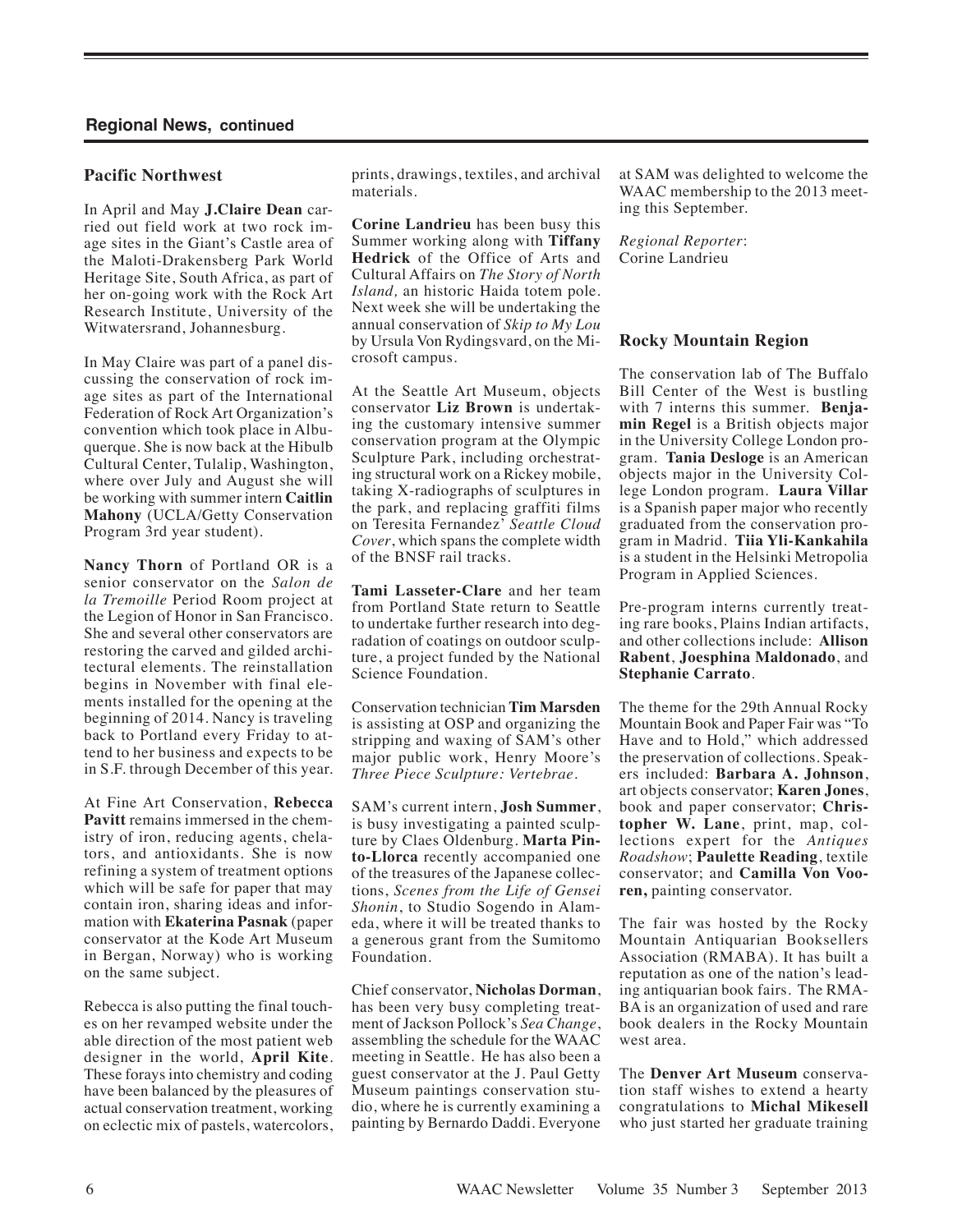at the Buffalo Art Conservation program. They will miss her enthusiasm and exceptional talents but wish her success in school and thereafter.

**Caitlin Whaley** will continue in a pre-program capacity in the lab. **Kate Moomaw** and **Steve Osborne** have been busy with outdoor sculpture conservation. In August, they cleaned the surfaces of *Big Sweep*, by Claes Oldenburg and Coosje van Bruggen. Kate also worked with an outside contractor for restoring abrasions and losses to the painted metal surfaces.

Objects conservator **Judy Greenfield** expertly removed accumulations of wax build up from several ornately carved bamboo objects. They, among dozens of other bamboo pieces, will be exhibited in the museum's dedicated Lutz Bamboo Gallery. Steve has also been busy fabricating custom mounts for this installation.

A collaborative effort to conserve a highly decorated, French sedan chair is underway. The chair's components consist of painted leather, painted canvas, and textiles on a wooden frame structure replete with gilded parts. Objects conservator, **Gina Laurin**, paintings conservator, **James Squires**, furniture conservator, **Mark Minor**, and textile conservators **Allison Mc-Closkey** and **Paulette Reading** will clean, stabilize, repair, and consolidate, this ornate object. Please visit the Denver Art Museum website for upcoming blog entries on its conservation.

The sedan chair will be exhibited in the *Passport to Paris* exhibit, which opened in October. For the same exhibit, **Sarah Melching** is busy treating a collection of lovely French drawings ranging from the 18<sup>th</sup> to 20<sup>th</sup> centuries.

The Denver Art Museum conservation lab is delighted to welcome **Courtney Von Stein** as a third year intern from the University of Delaware/Winterthur program. Courtney will work with both Gina and Kate on a range of objects treatments, from the traditional to the modern and contemporary.

**Julie Benner** is also coming on board, working with Allison as the museum's first Mellon Fellow in textile conservation.

**Victoria Montana Ryan** recently gave a presentation on the murals of the historic Velino Herrera belonging to the Koshare Indian Museum as part of its 80th Anniversary celebration. Alumni and young Koshare dancers were enthusiastic to learn about the murals, their care, and future conservation plans for the museum's art collection.

**Judy Greenfield** reports the sad news of the death of **Dick Beardmore**, architect for A&E Designs, Fort Collins, CO. He was a CAP assessor for historic homes with whom she worked on a number of CAP surveys. He was extremely knowledgeable about mechanical systems, the special challenges of historic homes-turned-museums, and the anatomy and care of historic structures.

July saw some nice musical instruments march through **Mark Minor's** studio, including the full rebuild of a 1932 Gibson L-00 guitar, some major work on a 1918 Gibson mandolin, and some tricky cosmetic work on a 1969 Gibson Les Paul gold top. Mark is very pleased to be treating two pieces for an upcoming exhibit at the El Pueblo Museum on the tragic events around the CF & I strike at Ludlow, Colorado in 1914. (He wonders: Can it be Anarcho-Syndicalist conservation if the State pays for it?)

*Regional Reporter:* Paulette Reading

# **San Diego**

**Jacinta Johnson** was accepted into the Winterthur/University of Delaware Program in Art Conservation, Class of 2016. She is very thankful for the internship opportunities, support, and guidance of many WAAC members.

Regional Reporter: Frances Prichett

#### **San Francisco Bay Area**

**Susan Roberts-Manganelli** is now the Director of the Art + Science Learning Lab at the Cantor Center at Stanford University. The Cantor Center received a generous gift from Frances and Professor Emeritus Theodore Geballe that will provide four years of seed funding for the Lab.

The Lab will significantly expand the Cantor's efforts to integrate its artistic program with Stanford's curriculum, building on intermittent projects conducted over the past several years that brought together scientists, students, and museum professionals in the study of Cantor collections objects.

It will also offer research opportunities for undergraduate and graduate science students to study art objects in the Cantor collections and provide technical and analytical assistance using scientific equipment at the Cantor and elsewhere on campus.

The year has flown by for the SFMO-MA conservation department, which has participated in packing and moving the entire collection, as well as its operations, to South San Francisco while the museum begins a major renovation and 10 story expansion.

During the construction, the staff will be as busy as ever with exhibitions travelling to local sister institutions. Just before the museum closed on June 2nd, **Michelle Barger**, **Paula De Cristofaro**, **Martina Haidvogl,** and **Jill Sterrett** gave talks at the AIC conference in Indianapolis, where the topic was *The Contemporary in Conservation*.

Another milestone was the recent launch of the Rauschenberg Research Project, part of the Getty funded OSCI (online scholarly research catalogue initiative). The online catalogue, lo-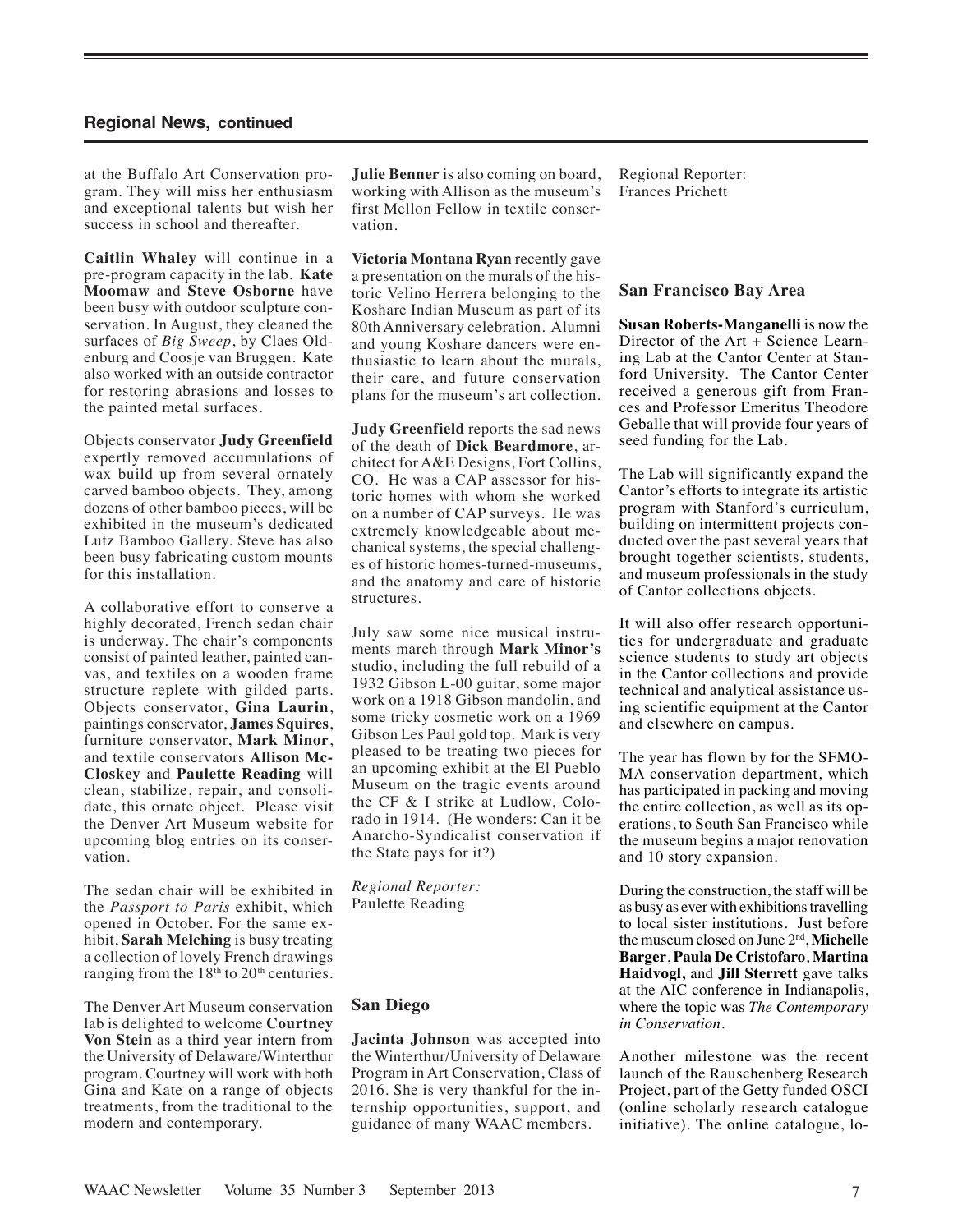cated on the museum's main website is a result of four years of research across departments, including conservation, and revealed many notable findings and discoveries.

**Yadin Larochette** has joined **Sarah Gates** at the Fine Arts Museums of San Francisco to line two important sixteenth-century tapestries: *The Triumph of Justice* from the *Triumph of the Seven Virtues* series and *The Resurrection* from the *Redemption of Man* series. The latter is an especially large challenge being 27 feet wide and taking up most of the floor space of the main area of the de Young Textile Lab. Yadin's contract work is being funded by two awards: the McNeil Volunteer Award that went to senior lab volunteer Barbara Arthur last year and an unexpected gift from the FAMSF Auxiliary.

**Meg Geiss-Mooney**, textile/costume conservator in private practice, taught an all-day workshop "Collection Care Strategies for Textiles" at the Museums Association of Montana annual conference held in March. She also participated in the panel discussion "Storage On A Budget" and held an "Ask The Conservator" session at the same conference.

 She thoroughly enjoyed teaching in the Big Sky state and hopes to do so again in the future. She also participated in the Angels Project held during the Costume Society of America annual meeting and national symposium held in May. She demonstrated how to make a torso form from buckram to the other participants and museum volunteers at the Boulder City Museum, the Angels Project site.

**Mark Fenn** accepted a two week Professional Placement with the Staffordshire Hoard Conservation Project at the Birmingham Museum and Art Gallery in England. He finally got up close and personal with the early medieval metalwork he has admired in photos and through exhibit cases for decades, examining and cleaning recently excavated early Anglo-Saxon sword fittings and as

yet unidentified objects.

At SFO Museum, **Rowan Geiger** and **Alisa Eagleston-Cieslewicz** have been working on a number of exhibits, including shows on maritime folk art, Philippine baskets, contemporary art made by the artists in residence at the Recology recycling center, the history of plastics, Shaker furniture, and the America's Cup yacht races.

**Antoinette Dwan** traveled to New York in October where she gave a lecture at the Morgan Library for staff and NYU paper conservation students. She also visited and spoke at the Brooklyn Museum. She discussed aqueous use of ammonium citrate dibasic and sodium borohydride in paper conservation (an expanded version of her presentation at the Seattle meeting) and presented material on aesthetic mending using Western papers in lieu of Japanese tissues.

*Regional Reporter:* Alisa Eagleston-Cieslewicz

# **Texas**

.

**Jill Whitten** reports that this past fall Whitten & Proctor Fine Art Conservation hosted a studio tour for visiting collectors during the Houston Contemporary Art Fair. **Nathan Sutton** of Sutton Greene Conservation in Kansas City, has been working with us on a suite of 12 large oval paintings depicting the apostles and **Catherine Williams** of Silver Lining Art Conservation, Austin, Texas performed objects treatments in the studio several times in the past year.

Whitten & Proctor Fine Art Conservation was awarded a Samuel H. Kress Conservation Fellowship for 2012- 13. Jill Whitten and **Robert Proctor** welcome their new Fellow, **Gabriel Dunn**. Gabriel is an active member of the conservation staff and is assisting in research on the development of new adhesives in a collaborative project with Rob, **René de la Rie**, and Christopher McGlinchey of the Museum of Modern Art. As part of the 2013 AIC Annual Meeting in Indianapolis, Indiana, Gabriel presented her research on Matisse from her time at the Straus Center and Rob participated in a lively panel discussion.

Jill and Rob also welcome **Utah Snyder**, their new studio assistant. Utah has reorganized the digital archive to make it easier and more efficient to share information. He has made digital files keyword-searchable and accessible remotely in addition to installing a central server system for storage.

This fall Jill and Rob will be lecturing on picture varnishes with René de la Rie at the Instituto Superior De Conservación y Restauración Yachay Wasi in Lima, Peru.

**Melanie Sanford** reports on a recent lecture presented in Dallas entitled: "Recent Conservation Projects By Alton Bowman." The *North Texas Association for Art Conservation and the Dallas Museum of Art* were happy to host a lecture by Alton Bowman, September 9, 2013. Mr. Bowman, a fine art conservator from Flower Mound, Texas, specializes in French, English and American furniture. He has a long history of working with museums and private collectors on some very important pieces of furniture, such as the Rosedown American Goth Bed on exhibit at the DMA. His lecture, Recent Projects: Frames, Chairs, and a Desk, highlighted several new projects, and discussed the various conservation treatments he used on them.

*Regional Reporter:*  Ken Grant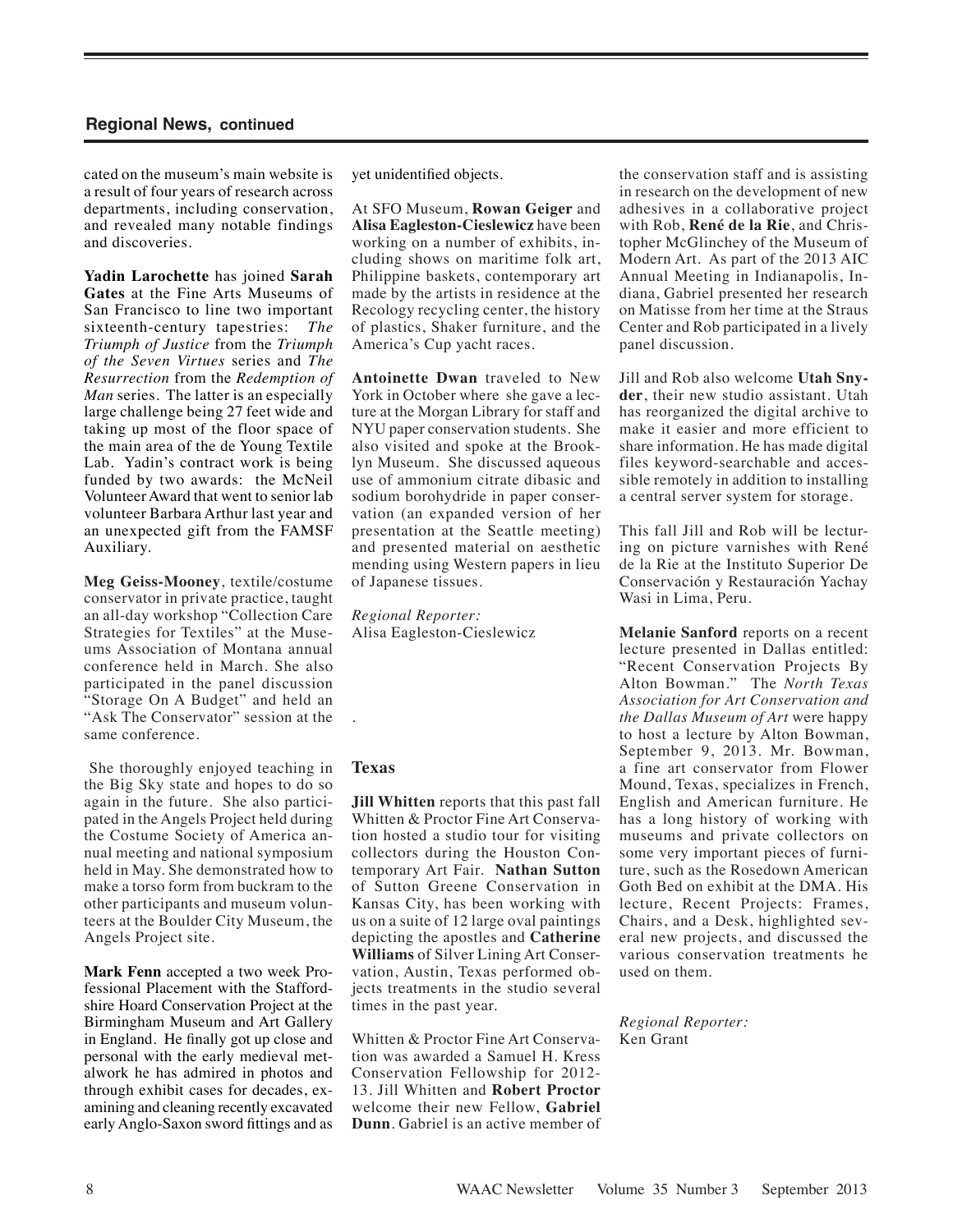# **Mark David Gottsegen 1948-2013**

It is with great sorrow that I write of the death of dear friend Mark Gottsegen. Mark was the founder and director of AMIEN, a highly valued online technical service for artists, a long time professor of art and materials education at the University of North Carolina – Greensboro, and the author of *The Painter's Handbook*, regarded as the standard painting manual for the contemporary artist. And, of course, Chairman of the American Society for Testing and Materials (ASTM), Committee D 01.57, Artists' Paints and Related Materials for many years.

But none of these positions and accomplishments describe the sometimes maddening, other times uproarious character whose great passion, in a nutshell, was to give artists "the tools to distinguish… quality art materials from junk." And he pursued that passion with blunt words, ferocious wit, the joie de vivre of a balloon-popper, and hard fastidious research.

To both friends and enemies, he could be cantankerous, corny, generous, wise, abrasive, sentimental, brash, fearless, supportive, authoritative, authoritarian, and almost always brilliant. We are all creatures of complex parts that most of us tend to hide. Mark wore his complexity as an exoskeleton. He let it all out. 

To me he was one of a kind, a great influence, an unforgettable friend whom I will greatly miss (along with his personal pepper shaker that he always took to restaurants with him).

Richard Frumess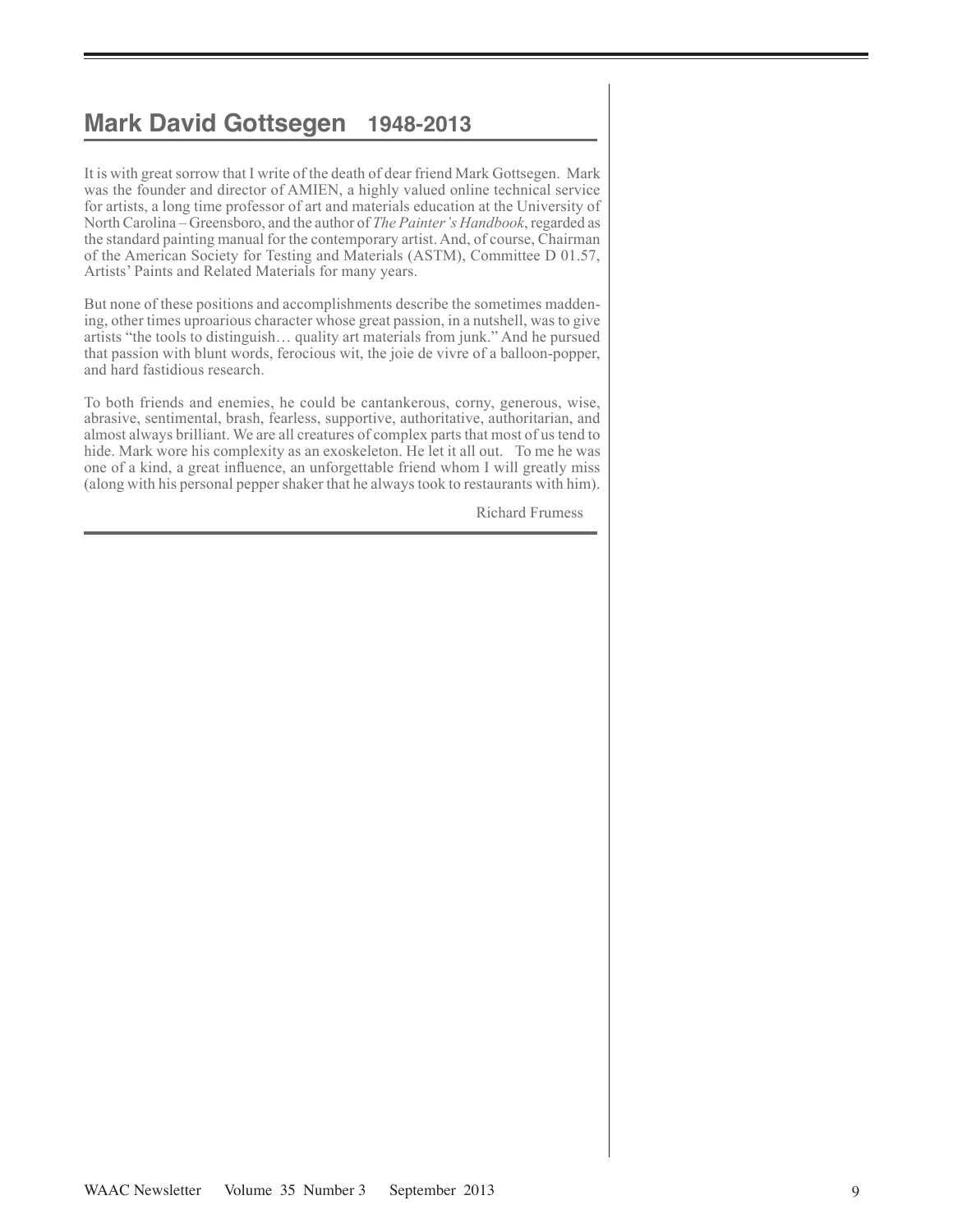

I've yet to meet anyone who was able to balance such professional seriousness with total immersion in the most exuberant moments and pleasures of life.

Victoria and her husband, Charles Christopher Hill, constructed a full and extremely active personal life, packed with trips, social events, multiple friends, and most of these activities had some connection with the art world.

A few of her personal traits will be

impossible to forget. When Victoria was completely relaxed, she would sometimes break into a focused and personal dance, often sparked by music from the 60s to 80s, a familiar blues or popular song. I'm sure that many others will remark on another endearing quality, her infectious laugh. She also had a strong sense of personal taste, outfitting her studios and home with carefully selected objects, sometimes products of California design – pottery, Bakelite, textiles, or artworks traded with friends and local artists.

Victoria's dedication to the field of conservation was her constant source of joy. She worked with many types of works on paper, expanding her practice into Asian art in order to treat the wide-ranging collections at LACMA. Charles identified her interaction with Tibetan material as the most gratifying part of her practice.

After she retired from her position at LACMA, she was invited to undertake a survey of the holdings of the Dzongsar Temple by the Bhutanese lama and filmmaker Dzongsar Jamyang Rinpoche. Recognizing an opportunity to contribute to the preservation of these materials, she authored *Care and Handling of Thangkas: A Guide for Caretakers* (2008 and 2010). This was a non-copyrighted collection care document meant to be inexpensively and widely distributed to the monks and monasteries of Tibet, China, Nepal, Bhutan, and Japan to aid with the preservation and care of these National Treasures. Once the project was completed, she embarked on a remarkable trip to India to launch the guide and insure that it would be widely distributed.

Victoria was an exceptional friend and colleague, someone I will remember for the remainder of my life.

#### Debra McManus

(Victoria was also the first eidtor of the WAAC Newsletter. Ed.)

# **Victoria Blyth Hill**

Victoria and I met at the wonderful Japanese screen symposium directed by Takashi Sugiura in 1984. We became close friends and colleagues, and as we overlapped on projects and traveled together, often with Charles, I came to appreciate how astute and well versed she was as an observer and as a conservator and how wide ranging were her interests.

I once happened to mention that I recollected her wearing glasses for the presentation she made at the 1982 AIC conference in Milwaukee on Leonardo's Hammer Codex, but that she never seemed to wear them since (at least at that time) - she confessed that they were frames with plain glass lenses worn only to make her look, in her opinion, more clever and serious! I've think of her a great deal and cherish that special place that only she could occupy in the lives of her many friends.

#### T.K. McClintock

One day, maybe around 1974, I got a call from Ben Johnson, who was head of the conservation lab at the LA County Museum of Art. He explained that someone on his staff was really hungry for opportunities to talk shop and expand her knowledge in the area of paper conservation. We agreed that she would come to San Francisco from time to time to participate in the work of our paper lab. So it was that one day Victoria Blyth-Hill walked into our paper lab, and a happy day it was! Vicky -- as she immediately insisted she be called -- had a simply unparalleled enthusiasm for almost everything, and her excitement over being with us, rubbing shoulders with other paper conservators, was contagious. Vicky's infectious laughter will always remain one of my fondest memories of her.

#### Roy Perkinson

I remember in the 80s when Victoria had intensely red hair. It was so startling and looked so great on her. It seemed to go with her delightfully outrageous personality. I told her I really liked it and, with a generosity so typical of her, she presented me with some Egyptian henna from her special source. I'd never done anything like that before but I applied it full strength and turned myself into a redhead too for a time. I don't know if I really wanted the red hair; maybe I just wanted some of Victoria's style!

# Debbie Evans

Years ago...I was talking to Victoria about an up-coming Museum event. I asked if it was a typical little black dress event. She launched into her description of her attire and how tired she was of the typical boring little black anything at events. She was having an outfit made for her in red so as not to be missed. Entirely in RED LEATHER! I can imagine her in it today. It must have been amazing! Red hair, red suit, amazing laugh. She was a woman of style in so many ways.

# Leslie Kruth

Victoria showed Bob and me great generosity personally and professionally from the very beginning of our relationship. She offered friendship and help, and she made good on her offers. She was very dear to us.

Mark Watters and Bob Aitchison